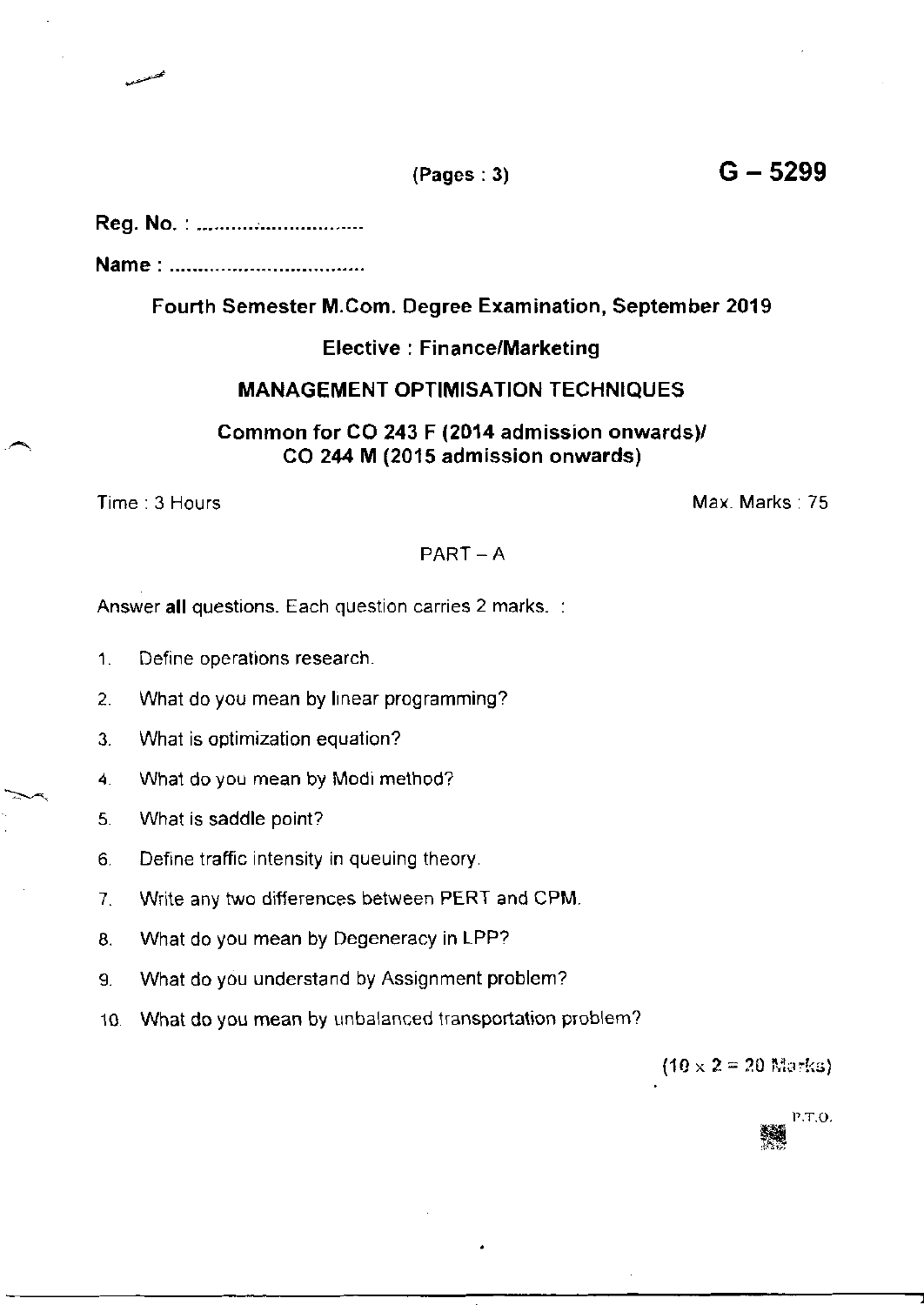#### PART \_ B

Answer any five questions. Each question carries 5 marks.

- 11. Explain the nature and importance of operation research.
- 12. Explain the advantages of linear programme.
- 13. Explain the types of transportation problems.
- 14. Draw a network corresponding to the following information. Obtain the early and late start and completion times and determine the critical activity.

| Activity 1-2 1-3 2-6 3-4 3-5 4-6 5-6 5-7 6-7 |  |  |  |  |  |
|----------------------------------------------|--|--|--|--|--|
| Duration 4 6 8 7 4 6 5 19 10                 |  |  |  |  |  |

'15. Particulars relating to an inventory are as below:

Annual consumption - 6000 units (in 360 days)

Cost per unit - \$1

Ordering cost - \$ 6 per order

lnventory carrying charge - 50%

Normal lead time  $=$  30 days

Safety stock - 60 days consumption

Find out (a) each time, how much should be ordered, (b) when the order should be placed, (c) what should be the ideal inventory level immediately before the delivery of material ordered is received, (d) each many times orders for EOQ should be placed in a year.

- Customers arrive at a sales counter manned by a single person according to <sup>a</sup> 16. Poisson process with a mean rate of 20 per hour. Time required to serve <sup>a</sup> customer has a exponential with a mean of 100 seconds. Find the average waiting time of a customer.
- 17. Describe Queuing theory with examples.
- What do you mean by EOQ model in inventory management? What are its 18 limitations?

 $(5 \times 5 = 25$  Marks)

G – 5299<br>▓